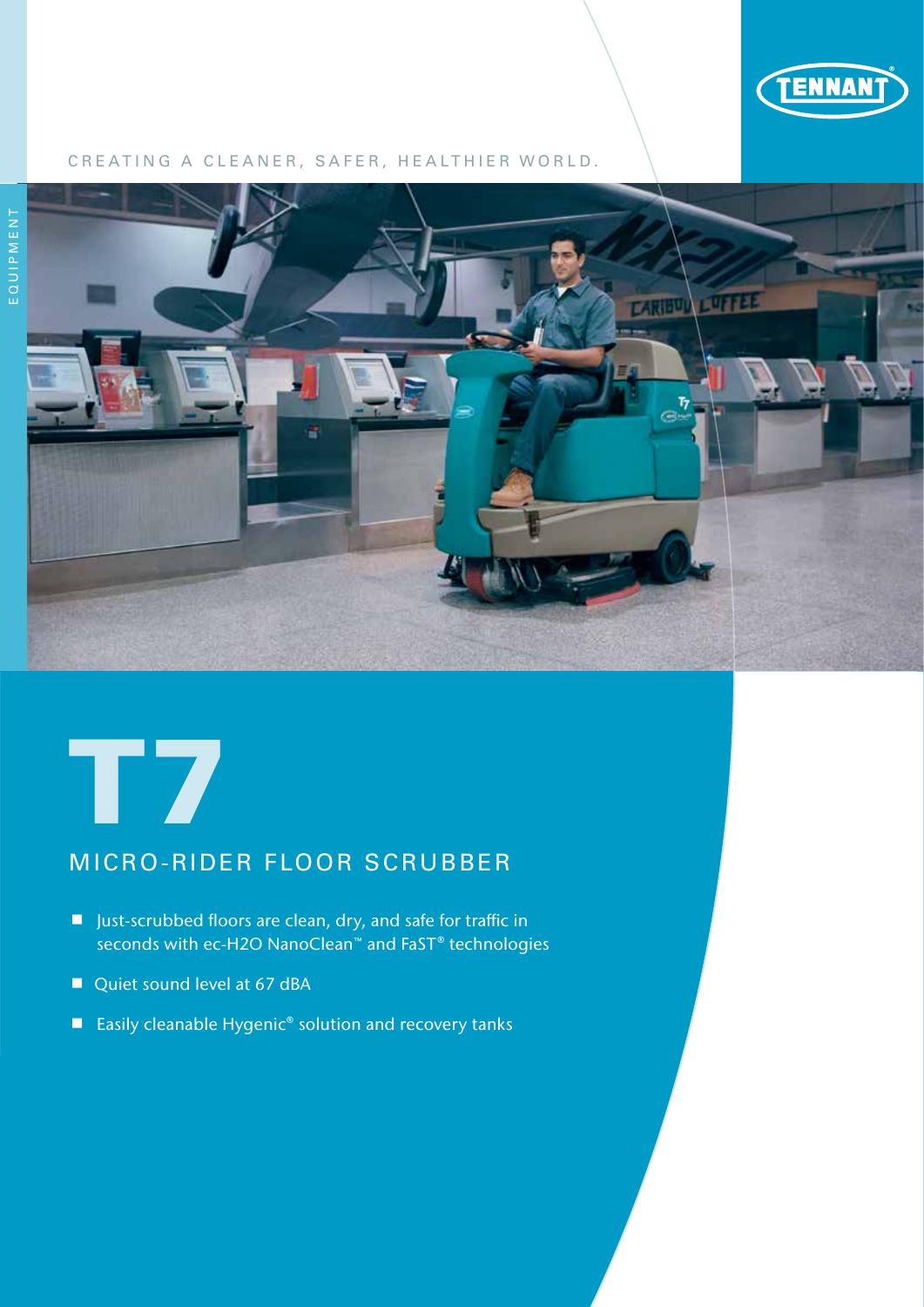# EXCELLENT PERFORMING SCRUBBER, FEATURING ec-H2O NANOCLEAN™ OR FaST® TECHNOLOGY



#### CREATE A CLEANER, SAFER ENVIRONMENT

Reduce scrubber detergent and use up to 70% less water with ec-H2O NanoClean technology. With FaST technology, use 90% less detergent and up to 70% less water.

#### IMPROVE ENVIRONMENTAL HEALTH IN YOUR FACILITY

Easily access hygenic tanks for quick cleaning – reducing mold and bacteria that may grow in dirty tanks.

#### QUIETLY CLEAN IN NOISE-SENSITIVE ENVIRONMENTS

Scrub even the most sound-sensitive areas with quiet 67 dBA sound level.

#### ENGINEERED FOR SAFETY

Minimize the risk of slip-and-fall injuries with clean, dry, and safe floors by scrubbing with ec-H2O NanoClean and FaST technologies.

#### REDUCE OPERATOR FATIGUE AND INCREASE PRODUCTIVITY

Ergonomic design makes cleaning with the T7 more comfortable for your staff.

#### INCREASE SCRUBBING EFFECTIVENESS AND QUALITY

Clear sight lines and simple controls mean operators can focus solely on their cleaning environment.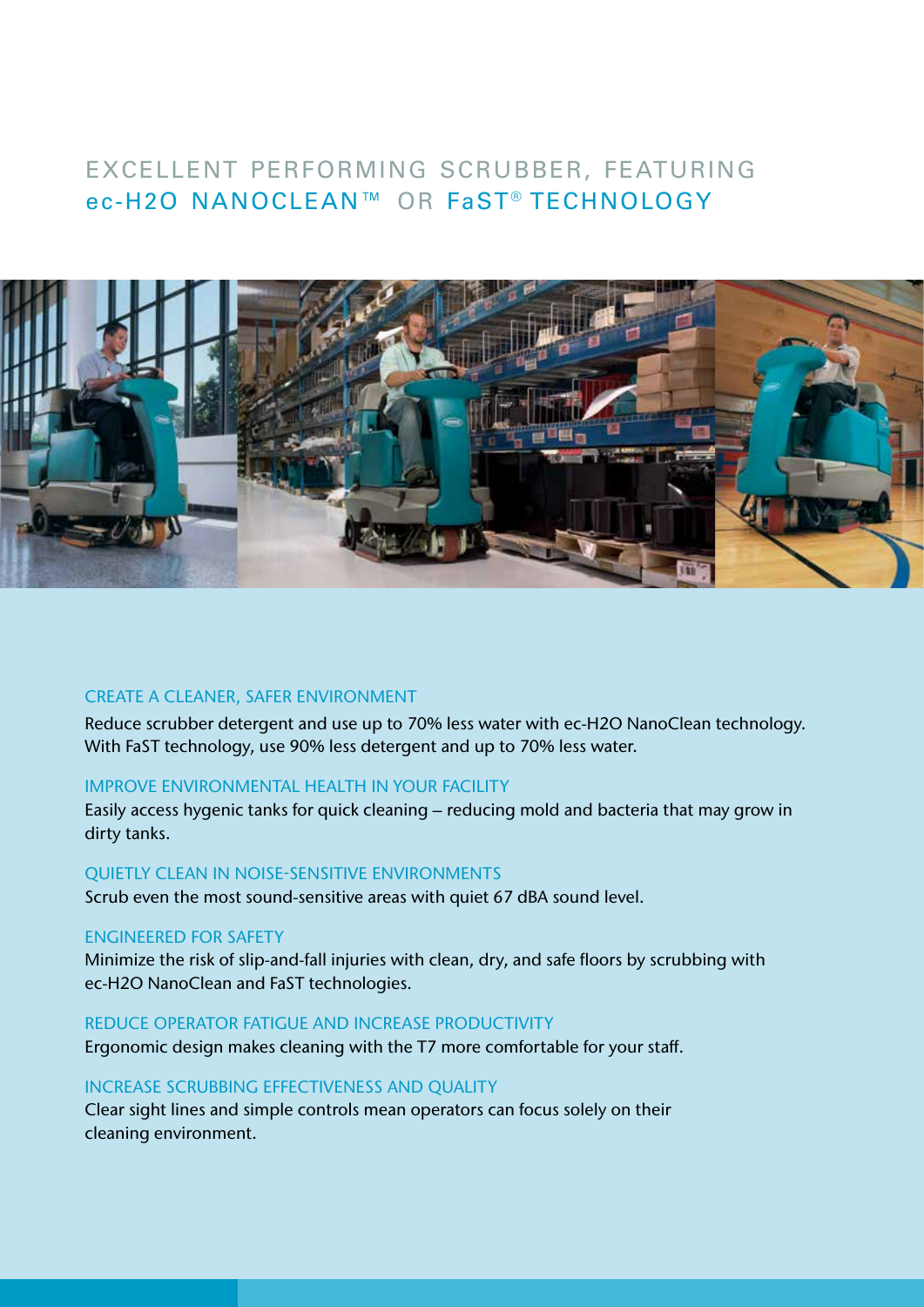## INSIDE THE

T7



**A** Clean tight spaces and narrow aisles<br>with T7's compact design and highly maneuverable handling.



**C** Reduce environmental impact with<br>
ec-H2O NanoClean or FaST technology.

**D** Solution and recovery tanks easily<br>cleanable. Exclusive Hygenic<sup>®</sup> tanks are fully accessible for cleaning.

**E** Leave behind no cleaning solution, even around 180-degree turns, with the T7's equal-pressure, parabolic squeegee.

**F** Customize to meet your unique<br>
needs – choose either disk for smooth floors without debris or cylindrical for capturing light debris.

G Quickly remove and replace brushes<br>and squeegees. Plus, with the "no hassle" squeegee system, there are no tools for maintenance and the blade is factory set at the optimum recovery angle.

**H** Decrease the chance of accidents<br>with automatic braking and parking brake actuation.

# **EXCLUSIVE TECHNOLOGIES**

(optional cleaning innovations)

All technologies increase scrub time up to three times using a single tank of water.



ec-H2O NanoClean™ technology electrically converted water is created by an on-board e-cell that generates millions of very tiny microscopic bubbles known as nanobubbles that promote the cleaning efficacy of the solution.

This next generation solution offers the same great benefits of the first generation and now cleans better and cleans more soils in more applications. The name NanoClean, refers to the generation of nano-scale bubbles that are an important part of the cleaning mechanism.





FaST Foam Scrubbing Technology uses up to 70% less water and 90% less chemicals to improve floor traction, helping reduce the risk of slip and fall accidents.